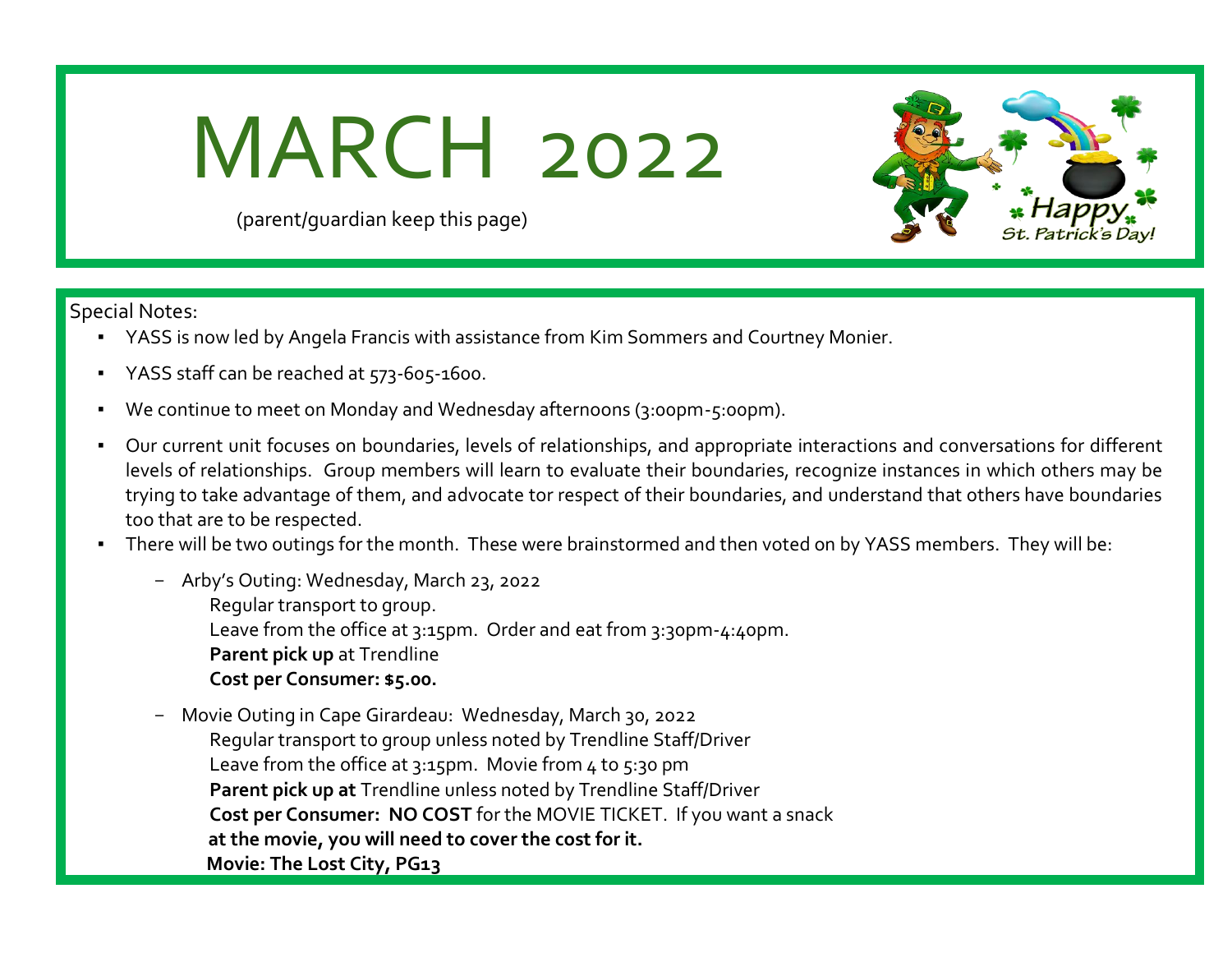**Hello YASS Family!**

**My name is Angela Francis and I am the new Lead Teacher for YASS. I have 20+ years experience working with young adults. As a former Youth Minister and Middle School English teacher, I am excited to be working with the Trendline staff and your Young Adult! Feel free to call me or reach out to me if you need anything. More information to come in April about my hopes and dreams for YASS.** 

**Kind regards, Angela Francis [TrendlineASF@gmail.com](mailto:TrendlineASF@gmail.com) 573-605-1600**

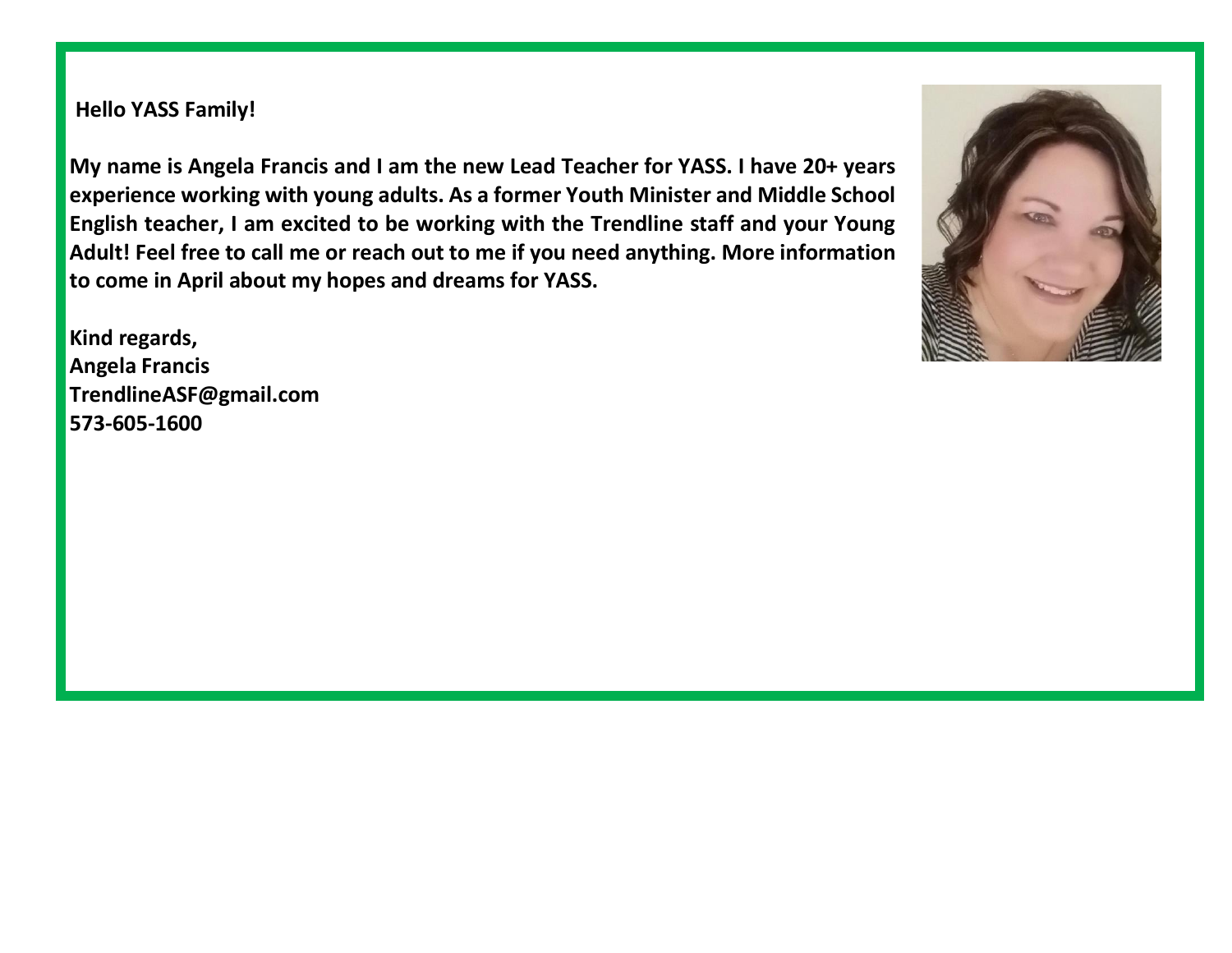## YASS MARCH 2022 (parents keep this page)

| <b>Mondays</b>                              | Wednesdays                                                                                                    |  |
|---------------------------------------------|---------------------------------------------------------------------------------------------------------------|--|
|                                             | Regular Session at Office 3:00 - 5:00 pm<br>$\overline{\mathbf{2}}$                                           |  |
| 7 Regular Session at Office 3:00 - 5:00 pm  | <b>Regular Session at Office 3:00pm-5:00pm</b><br>$\mathbf{Q}$                                                |  |
| 14 Regular Session at Office 3:00pm-5:00pm  | Regular Session at Office 3:00 - 5:00 pm<br>16                                                                |  |
| 21 Regular Session at Office 3:00 - 5:00 pm | 23 Arby's Restaurant, Cost: \$5                                                                               |  |
| 28 Regular Session at Office 3:00pm-5:00pm  | 30 Movie: Lost City in Cape Girardeau<br><b>Ticket: FREE!</b><br><b>Snacks purchased by each</b><br>consumer. |  |